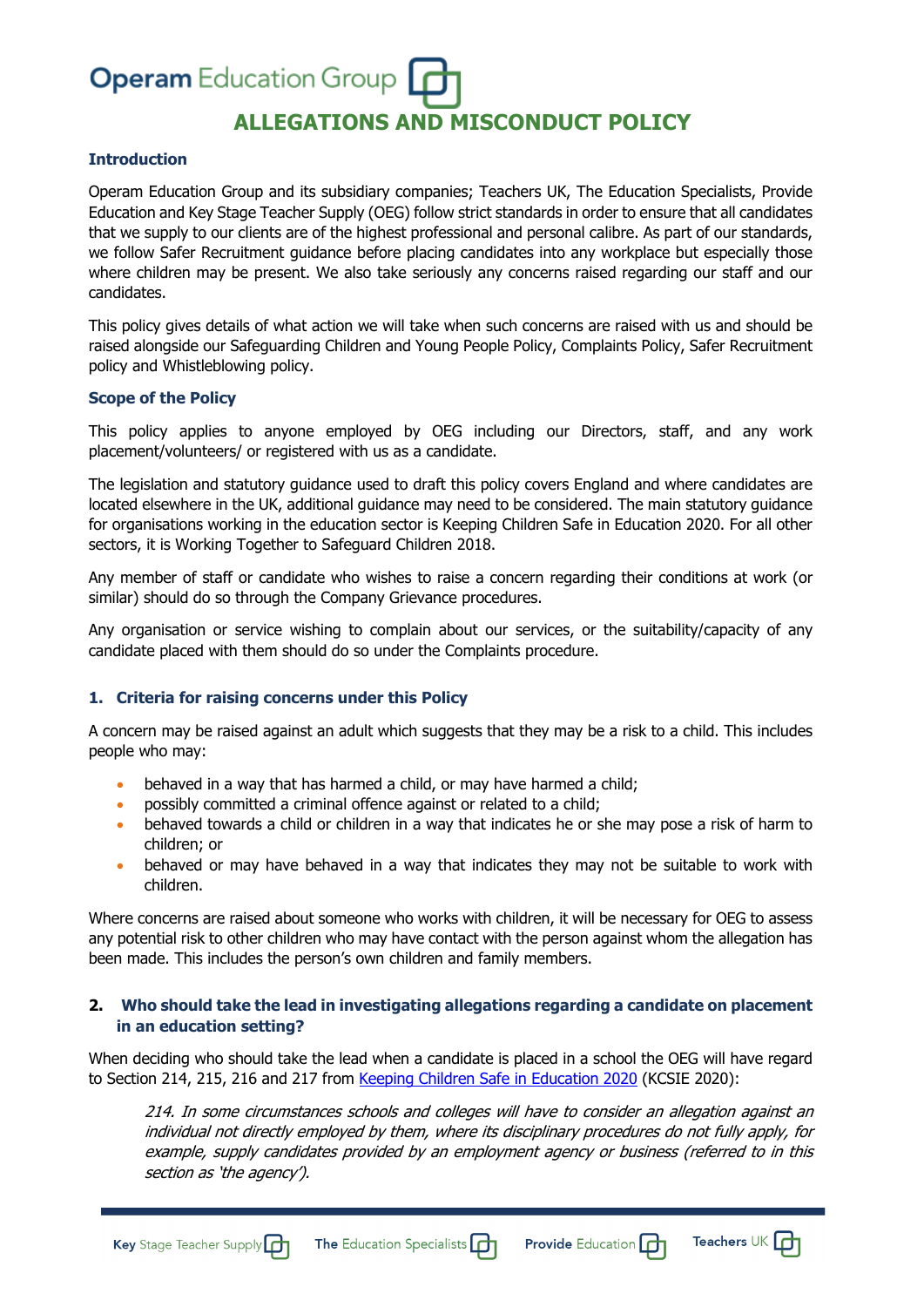215. Whilst schools and colleges are not the employer of supply candidates, they should ensure allegations are dealt with properly. In no circumstances should a school or college decide to cease to use a supply candidates due to safeguarding concerns, without finding out the facts and liaising with the local authority designated officer (LADO) to determine a suitable outcome. Governing bodies and proprietors should discuss with the agency whether it is appropriate to suspend the supply candidates, or redeploy them to another part of the school, whilst they carry out their investigation.

216. Agencies should be fully involved and co-operate in any enquiries from the LADO, police and/or children's social services. The school or college will usually take the lead because agencies do not have direct access to children or other school staff, so they will not be able to collect the facts when an allegation is made, nor do they have all the relevant information required by the LADO as part of the referral process. supply candidates, whilst not employed by the school or college, are under the supervision, direction and control of the governing body or proprietor when working in the school or college. They should be advised to contact their trade union representative if they have one, or a colleague for support. The allegations management meeting which is often arranged by the LADO should address issues such as information sharing, to ensure that any previous concerns or allegations known to the agency are taken into account by the school during the investigation.

217. When using an agency, schools and colleges should inform the agency of its process for managing allegations. This should include inviting the agency's safeguarding to meetings and keeping them up to date with information about its policies.

If an allegation is raised and an educational establishment takes the lead in investigating the allegation, OEG will use its best endeavours to assist with that investigation, including attending meetings and sharing relevant information. We do however reserve the right to conduct our own investigation where we are not satisfied with the outcome of the investigation; where we either believe that a candidate has been unfairly treated; that the guidance in KCSIE 2020 has not been followed; or where we continue to have concerns about the suitability of the candidate to work with children/adults at risk.

Regardless of who takes the lead in the investigation, OEG recognises the importance of also providing the relevant support to the candidate concerned, and of reviewing any systems or processes here at OEG which may require improvement.

The remainder of this policy concerns the process to be followed if OEG is to take the lead in an investigation, for example if a concern is received from some place other than an educational establishment, is a historical allegation, where the candidate does not fall into the above provision in KCSIE 2020.

# **3. The procedure to be followed when an allegation is made**

There may be up to three strands in considering a concern or an allegation:

- A Police investigation of a criminal offence:
- Enquiries and assessment by Children's Social Care to ascertain whether a child or young person is in need of protection or is in need of services;
- Consideration by an employer of disciplinary action in respect of the individual.

**The Education Specialists** 

# **4. OEG Responsibilities and Multi-Agency Partnerships**

OEG policies and processes ensure that all candidates and other staff understand that it is their responsibility to protect children and adults who are considered vulnerable because they have care or support needs from abuse or neglect. OEG's code of conduct gives guidance on what behaviour is expected from candidates when on placement to fulfil that responsibility.

Teachers UK  $\Box$ 

**Provide Education**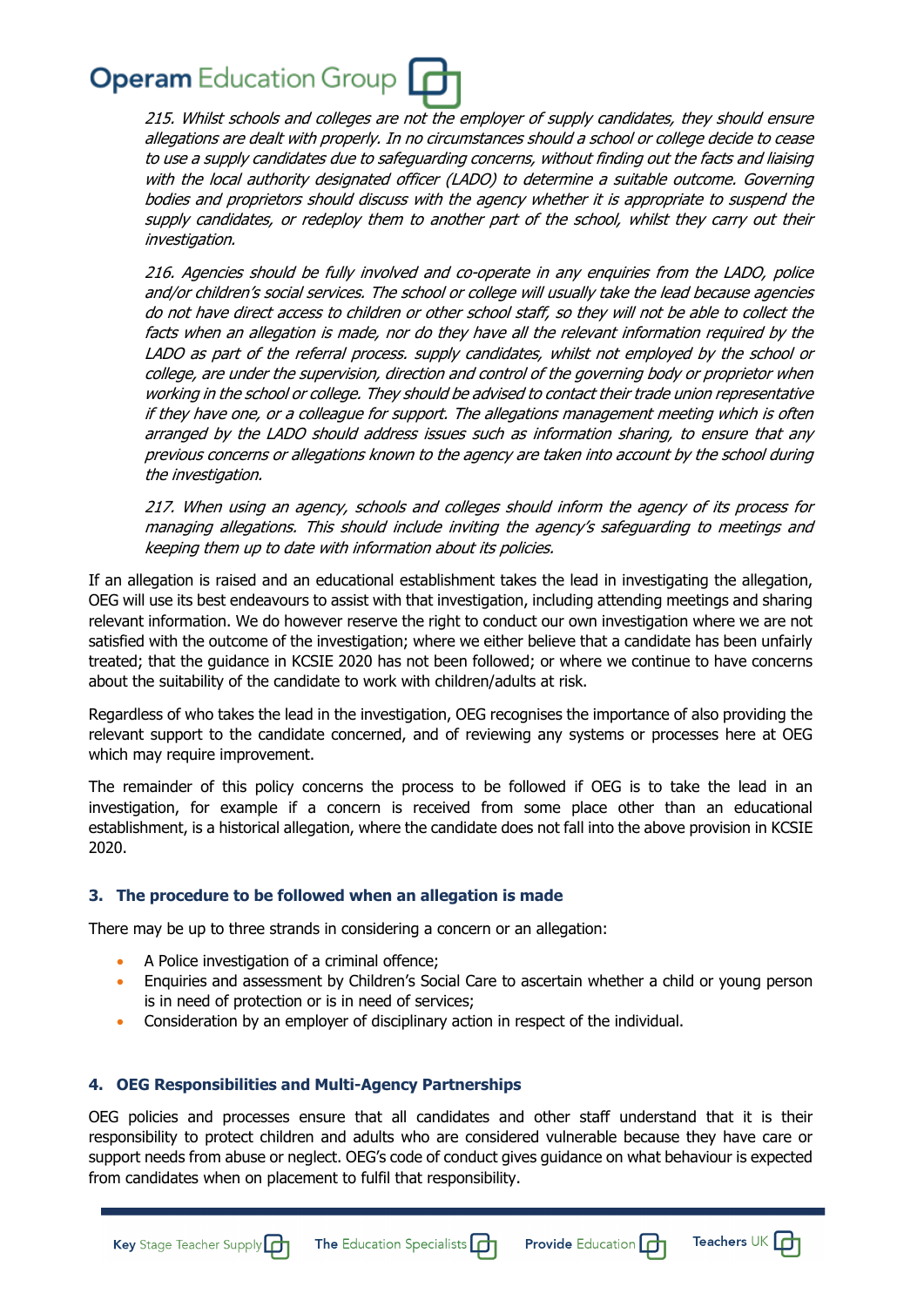All agencies have a joint responsibility to ensure that they work together to protect children and adults from harm. If the OEG gives a local authority information that suggests an adult may be a risk to children or adults, the local authority should give careful consideration as to what information should be shared with the OEG to enable a comprehensive risk assessment to be conducted.

Allegations against people who work with children and adults who may be at risk must not be dealt with in isolation. Any corresponding action necessary to address the welfare of other children or adults with care and support needs should be taken without delay and in a coordinated manner, to prevent the need for further safeguarding in future.

Any allegation which arises in relation to historical abuse by a candidate or other member of staff, should be responded to in the same way as a current concern. In such cases, it is imperative to ascertain whether the person concerned is still working with adults and/or children and if so, to inform their current employer/organisation.

The standard of proof for prosecution is 'beyond reasonable doubt'. The standard of proof for internal disciplinary procedures and for discretionary barring consideration by the Disclosure and Barring Service (DBS) is usually the civil standard of 'on the balance of probabilities.' This means that when criminal procedures are concluded without action being taken this does not automatically mean that regulatory or disciplinary procedures should cease, or not be considered. In any event, there is always a legal duty to make a safeguarding referral to DBS if a person is dismissed or removed from their role due to harm to a child or an adult with care and support needs.

If someone is removed from their role providing regulated activity following a safeguarding incident, OEG has a legal duty to refer them to the DBS. This also applies where a person leaves their role to avoid a disciplinary hearing following a safeguarding incident and OEG believes they would have dismissed the person based on the information they had.

The Local Safeguarding Partner arrangements/Local Safeguarding Adults Board procedures should specify the timescales, actions, and procedures for responding to any allegations or concerns raised.

# **5. Actions required following an allegation against the candidate or other member of staff**

Any allegation against people who work with children and/or adults with care and support needs should be reported immediately to the Safeguarding lead of OEG.

When an allegation has been made against a candidate or other member of staff, the Safeguarding lead should not investigate the matter by interviewing the accused person, the child or potential witnesses, but should only gather sufficient information to establish whether there is enough credible information to proceed further (this is known as a 'fact find'). If they are unclear about this, they should consult with the LADO in the area in which the Organisation is located. They should also:

- Obtain written details of the allegation, signed and dated by the person receiving the complaint, or allegation and any other relevant person at the point the allegation has been made;
- Countersign and date the written details:
- Record discussions about the child/adult and/or candidate/member of staff, any decisions made, and the reasons for those decisions;
- Decide whether any immediate action needs to be taken to safeguard any child or whether an urgent referral needs to be made to either Children's Social Care and/or the Police;
- The accused adult must not be informed of the allegations before consideration has been given to the implications this may have on any subsequent investigation.
- Consult the local procedures in the area in which the organisation is based and seek advice from the Local Authority Designated Officer (LADO). The LADO is responsible for dealing with allegations against people who work with children. OEG should make a clear distinction between an allegation, a concern about the quality of care or a complaint when speaking to the LADO. Contact with the LADO should be made within **one working day** of the allegation being brought to the attention of the Safeguarding lead.



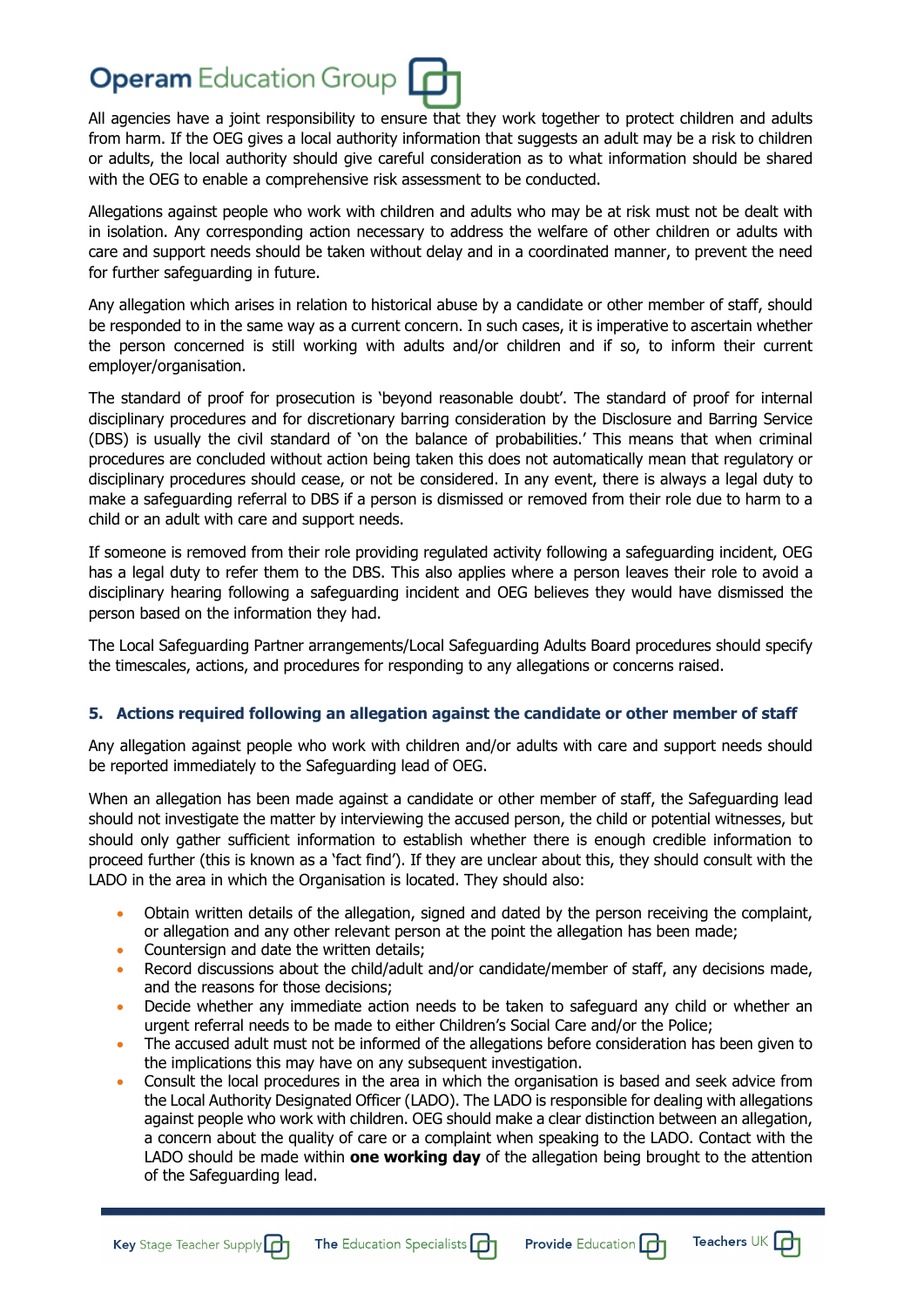• At an agreed appropriate time, the Safeguarding lead should also make the person concerned aware of their rights under employment legislation and any internal processes.

Whilst any allegation is being investigated and until the outcome is decided, candidates or other staff against whom there is an allegation, should always be treated fairly and respectively, helped to understand the concerns expressed and processes involved, and supported through the process.

It is the responsibility of the local authority to ensure that there are appropriate arrangements in place to effectively liaise with the police and other agencies, to monitor the progress of cases and ensure that they are dealt with as quickly as possible, consistent with a thorough and fair process.

# **5.1 Persons to be first notified**

Any concerns should be shared with the local manager of OEG. A plan of action should be agreed including of who needs to be notified and by whom and consider whether any action needs to be taken to preserve evidence or prevent further harm.

Safeguarding lead must inform the LADO, for the area in which OEG is based, of the allegation.

Where it is suspected that a criminal offence may have been committed, the Safeguarding lead should also inform the police.

If the person against whom the allegation has been made has contact with other children (for example, children in their own family), a referral should also be made to Children's Social Care.

# **5.2 Enquiries**

The Safeguarding lead should refer to the Safeguarding Children Partnership or Local Safeguarding Adult Board procedures (for the area where OEG is based) which should specify:

- action to be taken pending the outcome of the police investigations;
- action to be taken following a decision to prosecute an individual;
- action to be taken following a decision not to prosecute;
- action to be taken pending a trial;
- responses to both acquittal and conviction.

Where the LADO, in conjunction with the police as appropriate, decides that the information gathered requires further discussion, the factors below should be considered. These may be considered as part of a strategy discussion/meeting, depending on the circumstances of the case and what decisions are made if any section 47 (child protection) enquiry is instigated.

The LADO Strategy Discussion should:

- Consider the three possible strands set out earlier in this policy;
- Review any previous concerns or allegations about conduct of the accused person;
- Decide whether there should be a Section 47 Enquiry and/or Police investigation and consider the implications;
- Consider whether any parallel disciplinary process should take place;
- Consider whether a complex abuse investigation is applicable;
- Scope and plan enquiries;
- Allocate tasks;
- Set timescales:
- Decide what information can be shared, with whom and when;
- Ensure that arrangements are made to protect the child/ren involved and any other child/ren affected, including taking emergency action where needed;
- Consider what support should be provided to all children who may have been affected directly and indirectly;



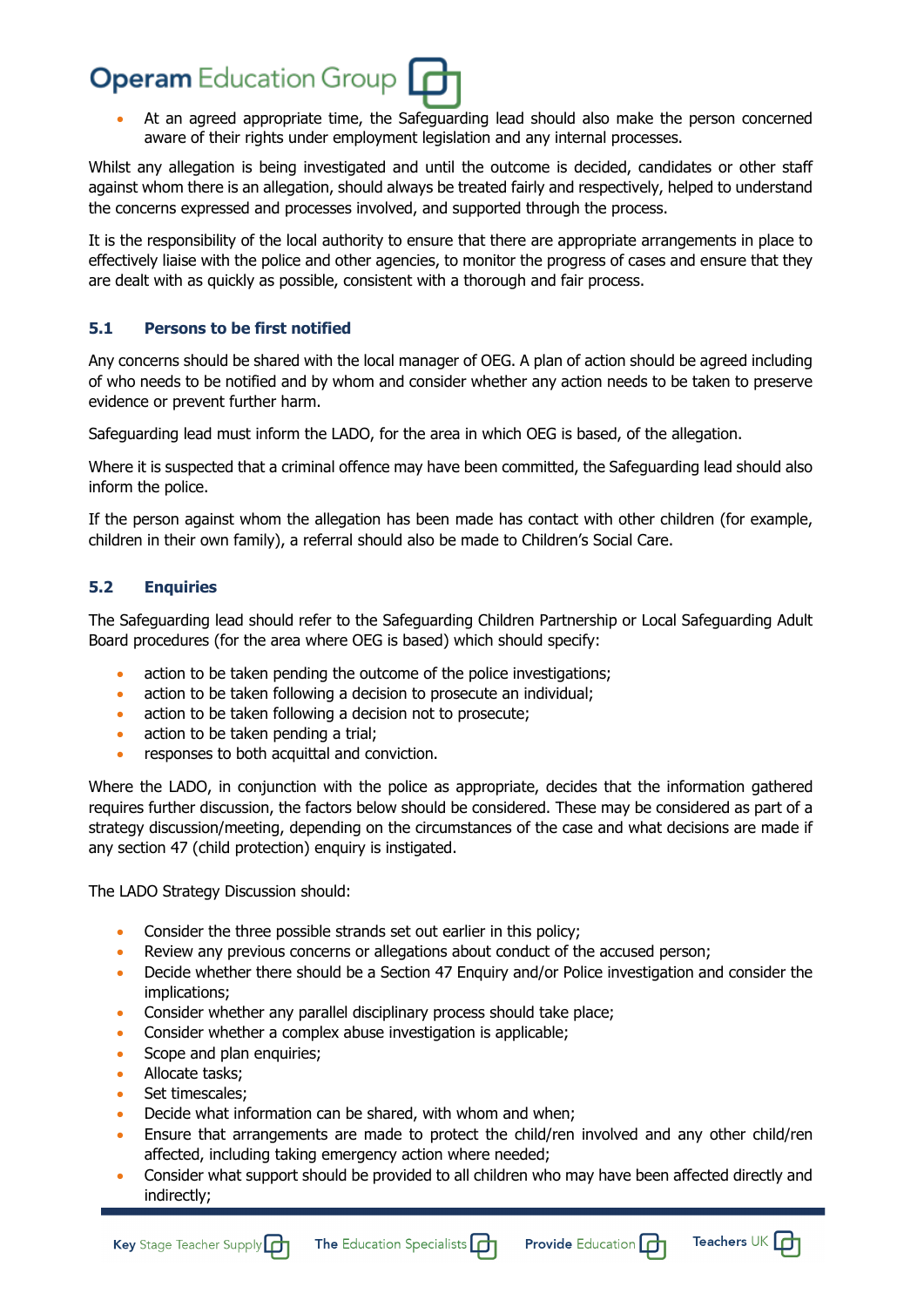- Consider what support should be provided to the person against whom the complaint or allegation has been made and others who might have been affected;
- Ensure that investigations are sufficiently independent;
- Decide to inform the child's parents, and consider how to provide them with support and information during enquiries:
- Identify a lead contact manager within each agency;
- Agree protocols for reviewing investigations and monitoring progress by the LADO, noting the target timescales;
- Agree dates for future LADO Strategy Meetings;
- Consider obtaining consent from the individuals concerned by the Police and the Children's Services Trust to share the statements and evidence they obtain with OEG and/or regulatory body for disciplinary purposes.

# **5.3 Possible risk to others**

The possible risk of harm to other adults or children should be assessed and managed including those adults or children who may be at risk in the accused's home, work or community life.

Where necessary, action should be taken, using the Safeguarding Children Partnership and Safeguarding Adults Board procedures as appropriate to protect children and adults from abuse or neglect.

# **5.4 Sharing information**

Unless it puts the child in danger, risks harm to others, or raises the possibility of evidence being destroyed, the individual concerned should be informed that the information regarding the allegation against them will be shared, and with whom. Each case must be assessed individually as there may be rare cases where informing the person about details of the allegations may increase the risks to the child. Decisions on sharing information must be justifiable and proportionate, based on the potential or actual harm to children at risk and the rationale for decision making should always be recorded. This decision should always be made in consultation with the LADO.

The person with the allegation against them should be offered a right to reply, and wherever possible given the opportunity to consent to the information being shared.

The Safeguarding lead should be advised as to what information (whether fully or partial) can be shared, and when, with the child and their parents (where applicable). The LADO and the police should discuss with the Safeguarding lead and decide what information they can share with the candidate or member of staff to whom the allegation relates, including being kept updated about any investigation which is undertaken, any disciplinary or related actions. Ofsted/CQC should be informed of any allegation or concern made against a person who works with children or adults with care and support needs. They may also be invited to take part in a related strategy meeting/discussion.

When an allegation is made against a candidate or member of staff, it can be a challenging and emotive situation for all those involved, but also for colleagues and family of the accused person. Every effort should be made to maintain confidentiality in relation to the child, their parents and the candidate or member of staff. All candidates and members of staff should be reminded that the allegation must not be discussed outside of formal meetings with approved personnel, and no comment regarding it should be made on social media. It should be made clear that breach of this would result in disciplinary action being taken against the person concerned.

#### **5.5 Media strategy**

Teachers UK  $\Box$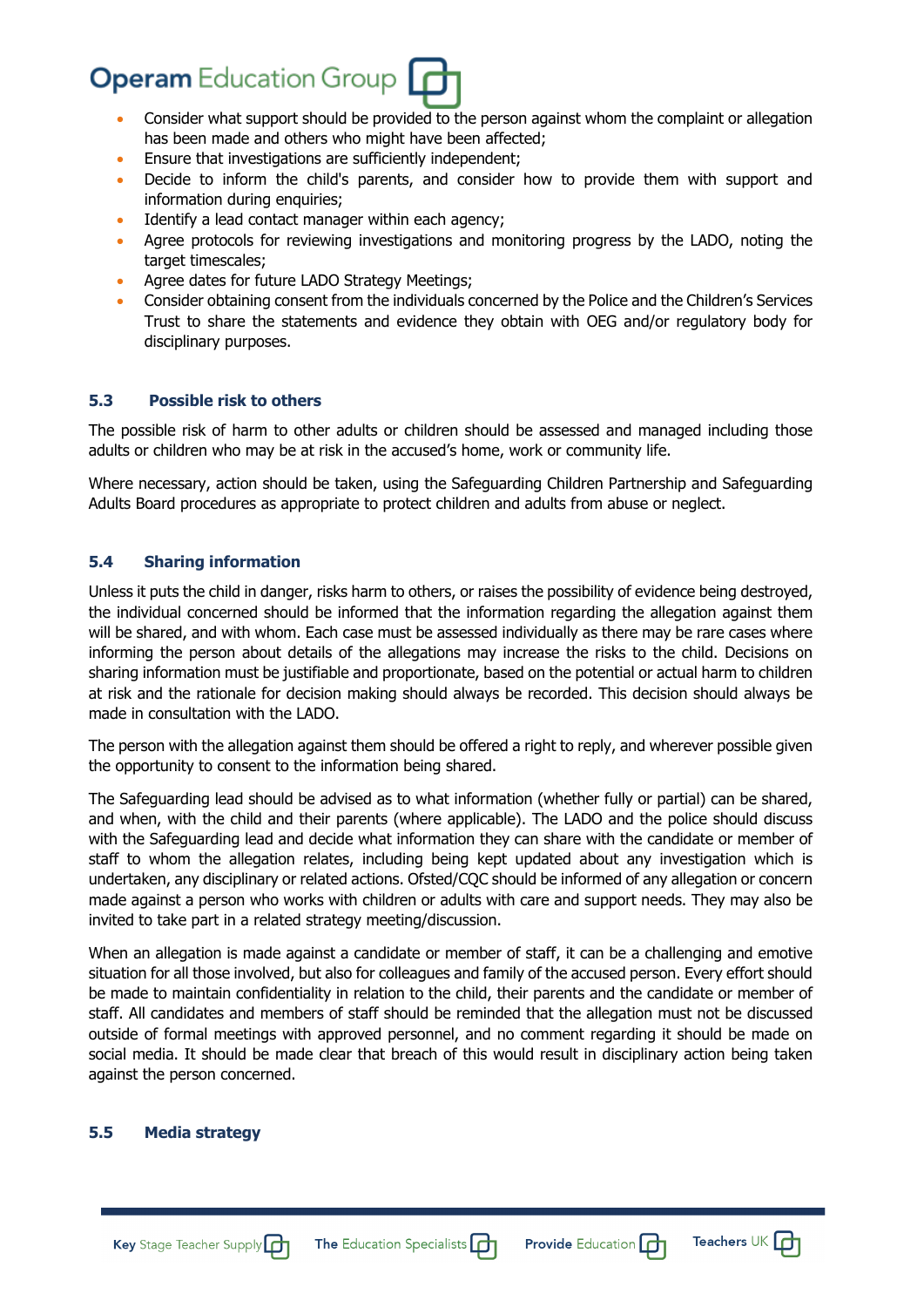Until a person is charged, the police should not normally provide the media with any identifying information, for example a public appeal to trace a suspect. In such cases, reasons for the publicity should be recorded with prior consultation of involved partner agencies.

Any media interest whilst an allegation is being investigated or considered should be handled very carefully, and a media strategy agreed by a multi-agency strategy meeting, including the OEG, where appropriate.

# **5.6 Support for the child/adult and their family**

The person who is the main point of liaison with the child and their parents should keep them up to date, as far as possible, with the progress of the investigation whilst not breaching confidentiality in relation to the accused person.

Other professionals providing care and support to the child and their parents should remain impartial throughout the process. Whilst they should provide support specific to their role, they should refrain from offering opinion on the case and in particular, not be seen to favour either side. This duty applies to all those involved, including the placement agency.

# **5.7 Support for the accused person**

As soon as possible after an allegation has been received, the candidate or member of staff should be advised to contact their union or professional association if they have one. The Safeguarding lead should explore how they can be supported if an investigation takes place. This may be via a named person in the organisation or via external agencies.

Following the outcome of the investigation, if the candidate or member of staff returns to work after a period of suspension, the Safeguarding lead should consider what help and support might be appropriate. This may include a phased return to work or deciding on what information to give to other professionals.

# **5.8 Suspension**

Suspension should not be automatic when an allegation is received. It should be considered when:

- there is concern that a child/adult is suffering or likely to suffer abuse or neglect;
- the allegation has resulted in an investigation by the police; or
- the allegation is so serious there may be grounds for dismissal.

Although those involved in the investigation can discuss views on suspension, only the Safeguarding lead has the power to suspend an employee or candidate. The service cannot be required to suspend an employee by the local authority or the police. Suspension may be considered when there is no other way to prevent the person concerned having contact with children or adults with care and support needs while the investigation is ongoing.

# **5.9 Outcomes**

The following definitions should be used when determining the outcome of allegation investigations:

- **Substantiated:** there is sufficient identifiable evidence to prove the allegation;
- **False:** there is sufficient evidence to disprove the allegation;
- **Malicious:** there is clear evidence to prove there has been a deliberate act to deceive and the allegation is entirely false;
- **Unsubstantiated:** this is not the same as a false allegation. It means that there is insufficient evidence to prove or disprove the allegation. The term therefore does not imply guilt or innocence;
- **Unfounded:** to reflect cases where there is no evidence or proper basis to support the allegation made.

Teachers UK  $\Box$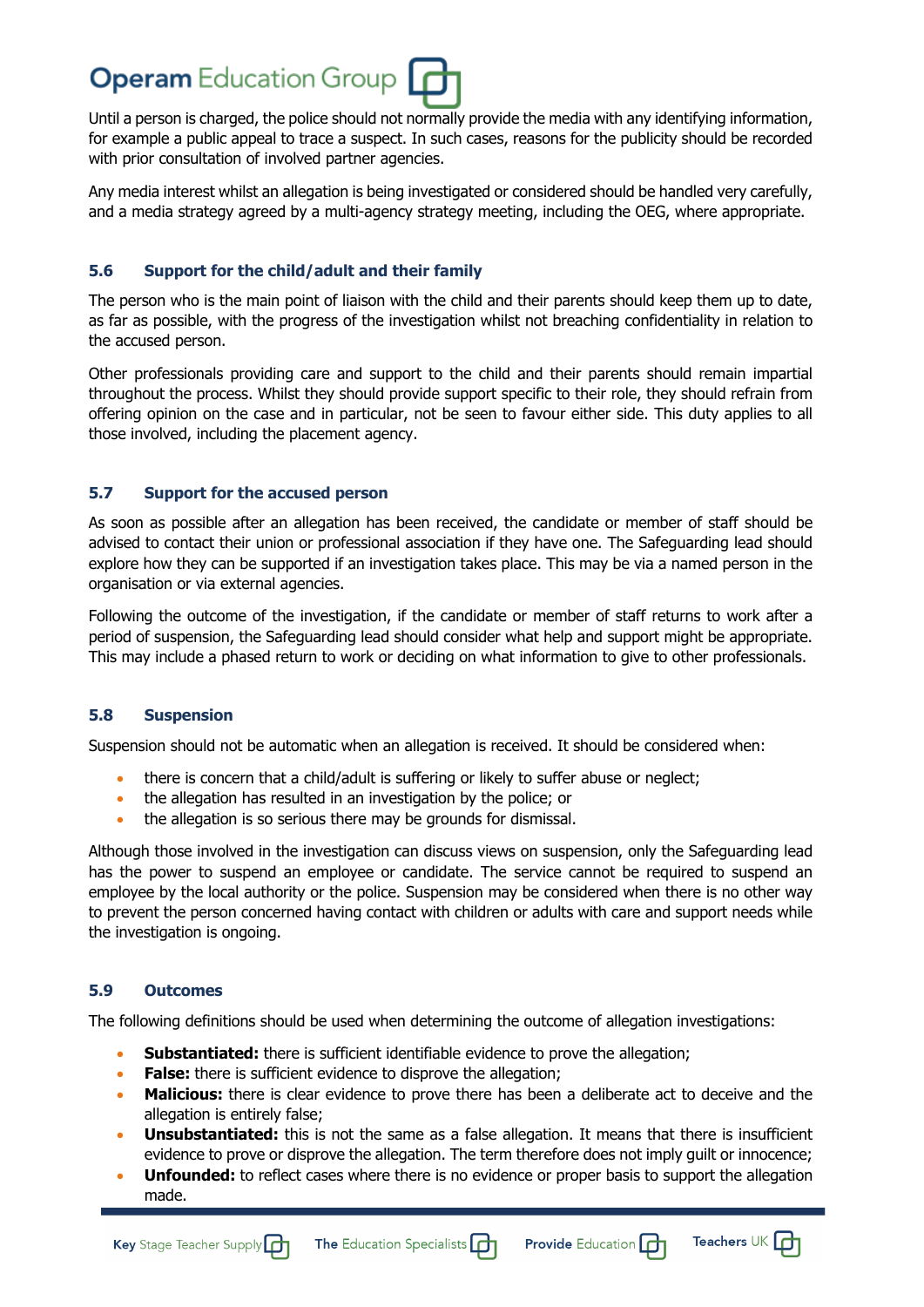

If it is established that an allegation has been deliberately invented, the police should be asked to consider if any action may be appropriate. OEG should also consider whether there is any appropriate action they can take, including giving advice to other members of staff, risk assessments or changes to working practices.

#### **5.10 Disciplinary process**

Safeguarding lead should decide, in conjunction with the LADO, whether disciplinary action is required. The disciplinary procedures of the organisation should be followed in such circumstances. In the case of candidates, they should decide whether it is appropriate to use/employ them in the future, and whether a referral to the DBS is warranted. Referrals to other regulatory bodies (such as Social Work England) may also be required.

Wherever possible and necessary during the disciplinary process, consent should be obtained from the relevant people to share information with required organisations/bodies.

Where there are prosecutions, the police should inform the Safeguarding lead and the LADO of the outcome immediately, to enable them to act as required in relation to the person's future employment and any required DBS referral.

#### **5.11 Terminating employment**

Wherever possible a conclusion to the investigation should be achieved, even if:

- the employee does not cooperate with the investigation;
- disciplinary sanctions are not possible because the employee terminates their employment before the process has been completed.

In cases where an employer has a duty to refer an employee to Disclosure and Barring Service as the criteria for referral are met, agreements that enable the employee to resign with no disciplinary action and provision of future references should not be made.

Where the Safeguarding lead dismisses an individual from work with children/adults (or would have, had the person not left first) because they pose a risk of harm, it must make a referral to the DBS. It is an offence to fail to make a referral without good reason. Where in doubt, advice should be sought from the DBS.

#### **6. Record keeping**

The Safeguarding lead should keep a clear and comprehensive record of the allegation, decisions reached, and actions taken on the person's personnel file, a copy of which should be given to them.

The record should include details of how the allegation was followed up and resolved, the decisions reached, and the action taken. It should be kept at least until the person reaches normal retirement age or for 10 years if longer.

The record will provide accurate information for any future reference and provide clarification if a future DBS disclosure reveals an allegation that did not result in a prosecution or a conviction. It will prevent unnecessary re-investigation if the allegation should resurface.

Details of allegations that are found to be malicious should be removed from personnel records.

Each agency/organisation must take great care to ensure that the records they keep respect the confidentiality of the alleged victim and/or the accused adult.



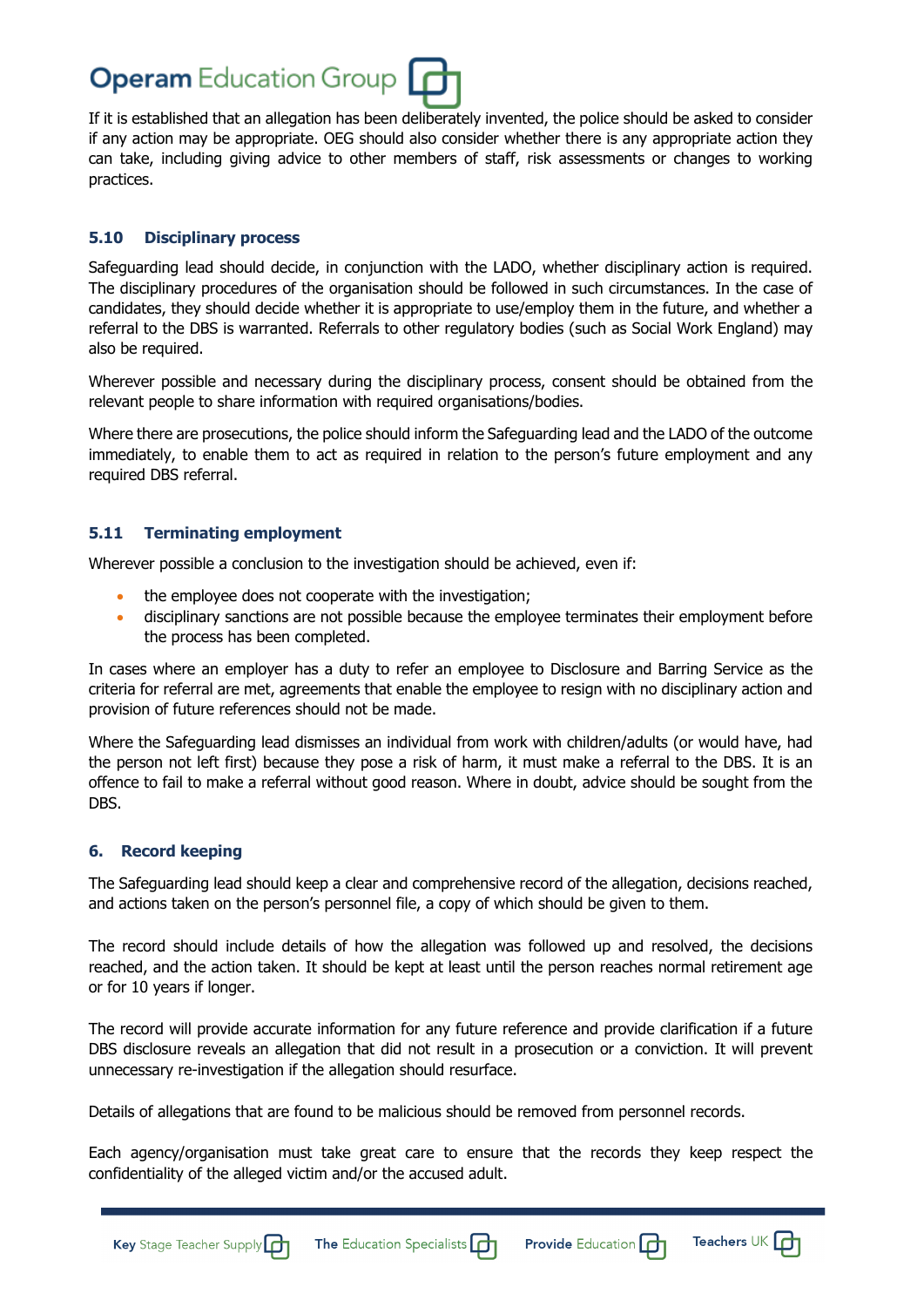

#### **7. References**

Cases in which an allegation was proven to be false, unsubstantiated or malicious should not be included in employer references. A history of repeated concerns or allegations which have all been found to be false, unfounded, unsubstantiated or malicious, should also not be included in any reference.

#### **8. Unsubstantiated or false allegations**

Where it is decided there is not enough evidence to substantiate an allegation, the professional involved should inform the Safeguarding lead in writing.

If it is established that an allegation has been deliberately invented, the police should be asked to consider if any action may be appropriate. The Safeguarding lead should also consider whether there is any appropriate action they can take, including giving advice to the family with whom the child/adult is living, and obtaining additional support and mentoring for any child/adult who made a false allegation.

#### **9. Referral to the Disclosure and Barring Service**

Where allegations are substantiated, and in observance with our legal responsibilities, OEG will report candidates to the Disclosure and Baring Service (DBS) where appropriate and seek advice where we are uncertain.

#### **10. Learning lessons**

At the conclusion of an investigation, OEG and the LADO, and any other relevant parties, should undertake a review of the case.

This should ascertain whether there are lessons to be learned for the organisation, which would result in improvements to procedures or practice, in relation to the circumstances which led to the allegation.

The process of investigating the allegation should also be evaluated, to decide if there are also recommendations for improvements.

Where changes to policy are recommended, this should be implemented as soon as possible and communicated to all staff.

Consideration should be given by OEG regarding how lessons learned can best be communicated to staff – whether this be by internal communication, supervision, staff meetings or training events.

#### **11. Misconduct**

In the event of a misconduct concern OEG will follow the below steps;

- OEG will review the evidence surrounding the concerns received
- OEG will speak to the candidate in question to ascertain their version of events
- Candidate will be asked to provide a written statement of events
- Cases which are deemed to be serious misconduct, which involves unacceptable professional standards which leads to dismissal or would lead to a teacher resigning, the misconduct process would be followed where there is no safeguarding concern. Teachers should be reported to the Teaching Regulation Agency
- A referral is appropriate if the alleged misconduct is so serious that it warrantsa decision on whether the teacher should be prevented from teaching again.
- the Referral Form and all relevant evidence will be sent to:

Teaching Regulation Agency Teacher Misconduct Unit